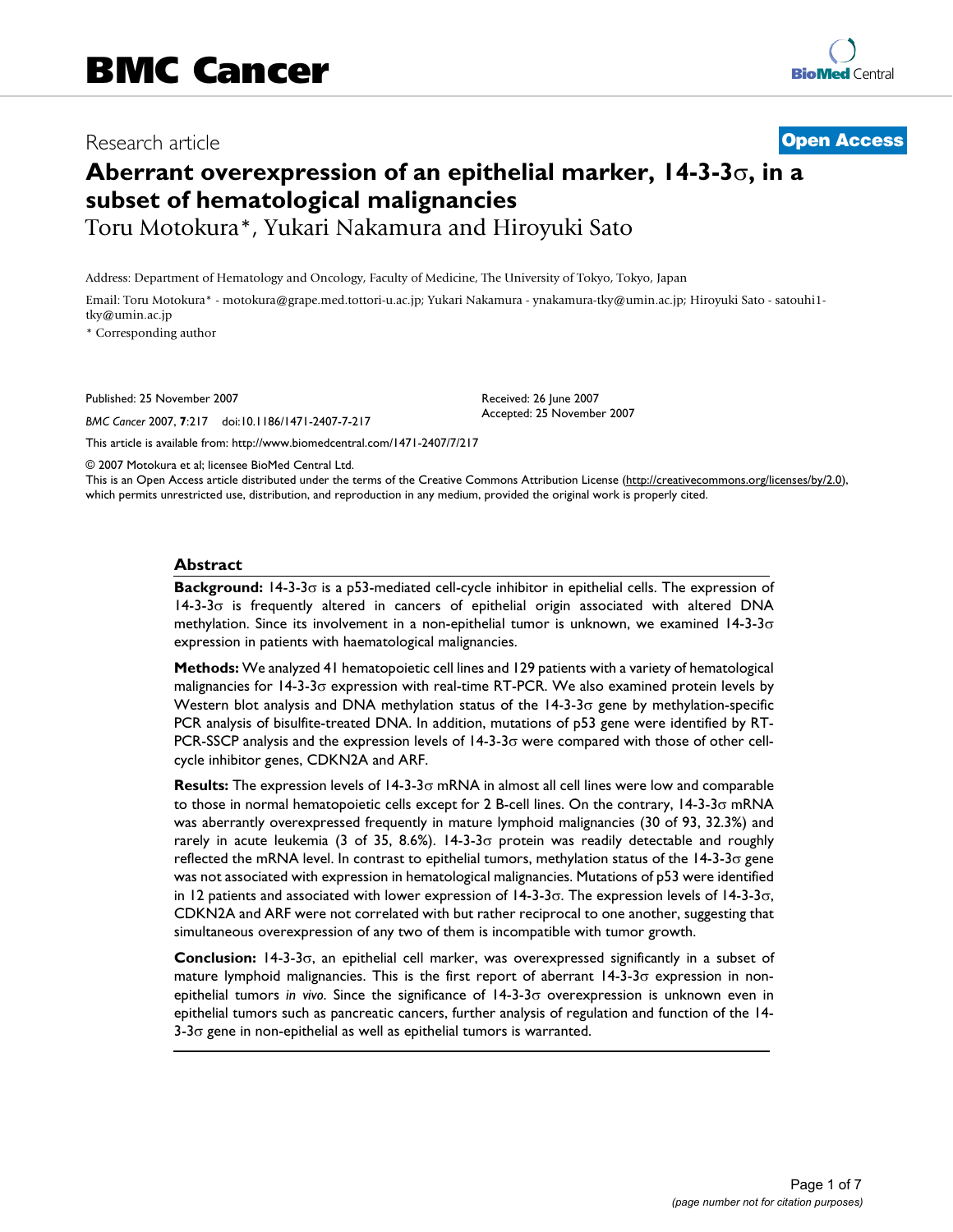# **Background**

14-3-3 proteins regulate many cellular processes such as cell motility, growth, differentiation, apoptosis and cellcycle checkpoints [1,2] and are involved in tumorigenesis. Among seven members of the 14-3-3 gene family, 14-3-3σ is the most frequently implicated in cancer development [3] and is a mediator of p53 tumor suppressor to arrest cell cycle at the G2 phase by sequestering CDK1/cyclin B complex in cytoplasm [4,5]. 14-3-3 $\sigma$ , also known as stratifin (*SFN*), was identified as an epithelial cell marker protein [6] and was expressed primarily in epidermal epithelia during keratinocyte differentiation. Knockdown of 14-3-3σ expression leads to immortalization of primary human keratinocytes [7]. Furthermore, lack of 14-3- 3σ expression associated with DNA methylation of a CpG island residing on the gene is frequently observed in many cancers of epithelial origin such as breast cancers [8,9], liver cancers [10], oral carcinomas [11], and lung cancers [12]. In addition to DNA methylation, estrogen-responsive finger protein, Efp, is implicated in  $14-3-3\sigma$  downregulation through proteolysis by its ubiquitin ligase activity [13].

On the contrary,  $14-3-3\sigma$  can suppress cell death by binding to proapoptotic protein, Bax, and thus could function as an oncoprotein [14]. Consistent with such a possibility, cDNA microarray analysis of pancreatic carcinomas revealed that  $14-3-3\sigma$  is overexpressed as compared to normal pancreas, which was associated with aberrant hypomethylation in the majority of pancreatic cancers analyzed [15]. 14-3-3 $\sigma$  overexpression was found in papillary but not follicular carcinomas of the thyroid [16]. In addition, increasing  $14-3-3\sigma$  expression is associated with malignant progression of endometrial carcinoma [17]. These findings raise a  $14-3-3\sigma$  paradox [1] and suggest that 14-3-3σ is not just a cell-cycle inhibitor or a tumor suppressor but implicated in tumor development as an oncoprotein through anti-apoptotic function or other unknown mechanisms.

Recently, we found that  $14-3-3\sigma$  was up-regulated in nonepithelial tumor models of rat embryo fibroblasts transformed with c-*myc* and activated H-*ras* [18]. Culture conditions greatly affected the expression levels and methylation status of the 14-3-3σ gene although expression of any other 14-3-3 family member was not altered at all (unpublished data). Sparse culture (*r*-selection) resulted in decreased 14-3-3σ expression along with DNA methylation while the gene was overexpressed and demethylated under a confluent culture condition (*K*selection) [18]. Therefore, 14-3-3 $\sigma$  may play roles in the development of even non-epithelial tumors either as a tumor suppressor or oncoprotein dependent upon a selection modality governing tumor development of each specific tumor. In addition, non-epithelial astrocytes in the brain were reported to express 14-3-3σ in response to oxidative and DNA-damaging stresses, suggesting a pathological role of  $14-3-3σ$  in non-epithelial cells [19].

Bahtia et al. reported that 14-3-3σ mRNA is expressed at low levels in peripheral blood (PB) lymphocytes [20] and the gene is methylated. In addition,  $14-3-3\sigma$  protein exists in PB mononuclear cells (MNC) [20,21]. However, the significance of  $14-3-3\sigma$  expression in non-epithelial, hematological malignancies is unknown. In this study, we examined 129 patients with hematological malignancies for 14-3-3σ expression by real-time RT-PCR and found that aberrant overexpression exists in a subset of patients with mature lymphoid malignancies. This is the first report suggesting the involvement of  $14-3-3σ$  in non-epithelial tumors.

# **Methods**

# *Cell Lines and Clinical Materials*

Cell lines and clinical specimens examined in this study were derived from a collection of our laboratory as previously described [22,23]. Clinical specimens were largely from the archived samples obtained for diagnostic purposes and control specimens from healthy volunteers were obtained with written informed consents. The study was approved by the institutional review board. All specimens of hematological malignancies had more than 70% malignant cells as judged with cytosmears.

# *Real-Time Reverse Transcription (RT)-Polymerase Chain Reaction (PCR)*

RNA extraction and cDNA synthesis were done as described [22]. RNA of each cell line was extracted during log-phase growth. The cDNAs were subjected to real-time PCR for the human 14-3-3σ and GAPDH genes using Taq-Man Universal PCR Master Mix (Applied Biosystems, Foster City, CA) according to the manufacturer's protocol with an ABI PRISM 7700 Sequence Detector (Applied Biosystems). Primers and VIC-TAMRA probe for human 14- 3-3σ and GAPDH were purchased from Applied Biosystems and used at 0.1 µM and 0.2 µM, respectively. Ratios of the 14-3-3 $\sigma$  to GAPDH values in each sample were standardized by that obtained with Jurkat cells, which was very close to the average value of normal tissues.

# *Western Blot Analysis*

Cells and clinical specimens were lyzed with  $1 \times$  sample buffer (Tris-HCl 60 mM, SDS 2%, dithiothreitol 0.1 M, pH 6.8) and boiled for 5 minutes. Protein concentration was determined by spectrophotometry using BCA Protein Assay Reagent (Pierce, Rockford, IL, USA) [24]. Proteins were separated on a 12% SDS-polyacrylamide gel and subjected to Western blot analysis as described [25]. Quality of protein was judged by Ponceau S staining and cases of degraded proteins were excluded from analysis. Anti-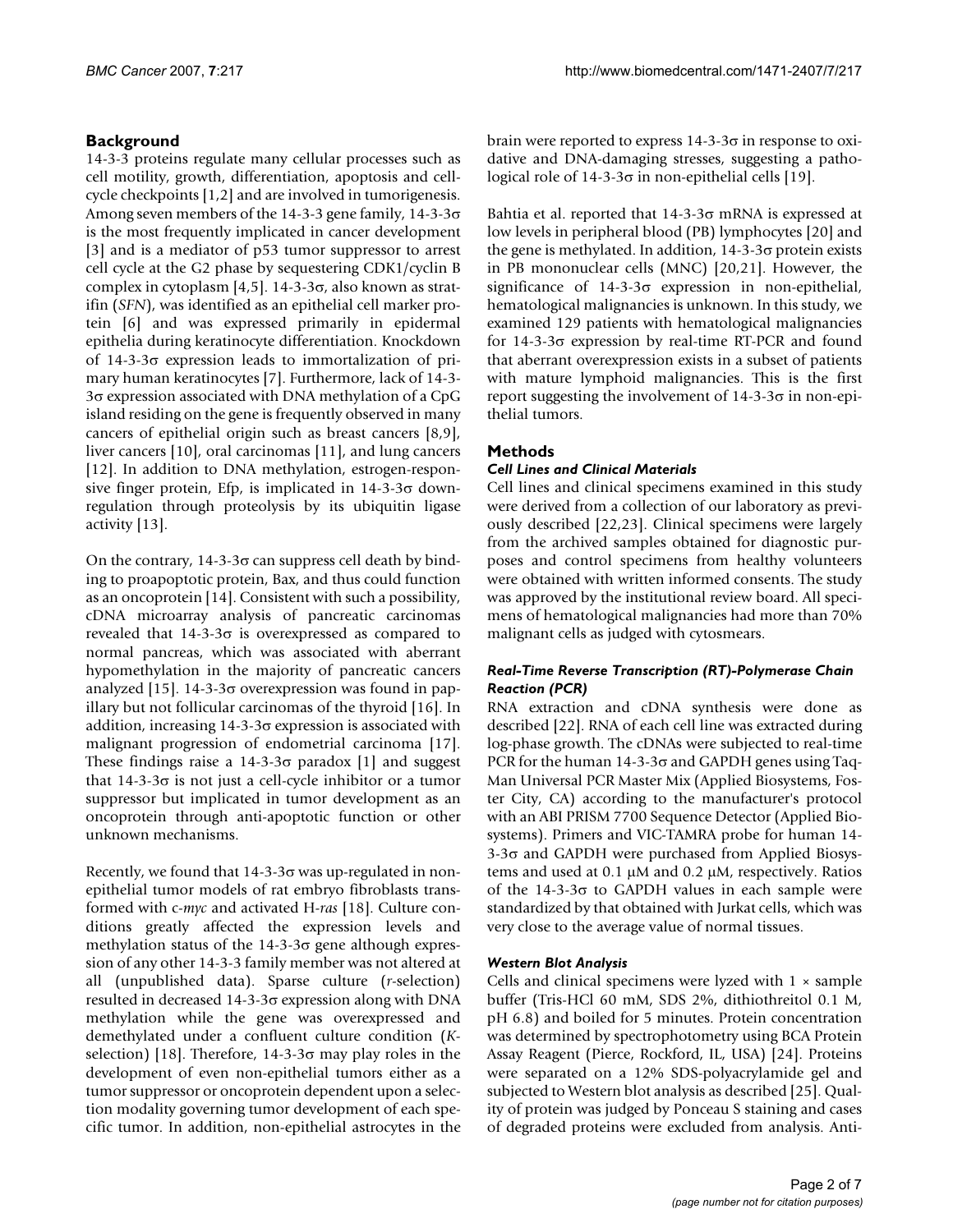14-3-3σ monoclonal antibody (CS112-2A8 clone; Upstate Biotechnology, Lake Placid, NY) and anti-α-tubulin monoclonal antibody (Ab-1; Oncogene Research Products, San Diego, CA) were used at 1.3 µg/mL and at 0.2 µg/mL, respectively. A secondary antibody was alkaline phosphatase-conjugated rabbit anti-mouse  $\lg G_1$  antibody (Zymed Laboratories) used at 1:1000 dilution.

# *Methylation-Specific PCR (MSP) Analysis of Bisulfite-Treated DNA*

Genomic DNA was extracted with a conventional method and was modified with sodium bisulfite as described [26]. Sodium bisulfite-treated genomic DNA (100 ng) was subjected to PCR reactions using the following primers: 5'- TGGTAGTTTTTATGAAAGGCGTC-3' and 5'-CCTCTAAC-CGCCCACCACG-3' for methylated DNA; 5'-ATGG-TAGTTTTTATGAAAGGTGTT-3' and 5'-CCCTCTAACCACCCACCACA-3' for unmethylated DNA [8]. These primer sets assessed 4 CpG dinucleotides spanning nucleotides +184–289 (as the first ATG +1, GenBank accession number [AF029081\)](http://www.ncbi.nih.gov/entrez/query.fcgi?db=Nucleotide&cmd=search&term=AF029081) in the CpG island. PCR conditions were as described [20].

#### *RT-PCR-single-strand conformation polymorphism (SSCP) analysis*

The above-mentioned cDNA was subjected to RT-PCR for p53 DNA binding region (exons 4–9, GenBank accession number [NM000546\)](http://www.ncbi.nih.gov/entrez/query.fcgi?db=Nucleotide&cmd=search&term=NM000546). The primers were 5'-CTGTCATCT-TCTGTCCCTTC-3' and 5'-TTTCTTTTGCTGGGGAGAGG-3' (0.5 µM each) and the conditions were described previously [27]. After each of two different restriction enzyme treatments (*Hpa*II and *Sau*96I/*Pvu*II), SSCP was done using a non-radioactive method with silver staining as described [28]. When aberrant signals were obtained, amplified DNAs were subjected to direct sequencing using an ABI PRISM BigDye Terminator cycle sequencing Ready Reaction Kit and ABI PRISM Model 310 auto sequencer (Applied Biosystems).

# *Statistical Analysis*

Mann-Whitney's U test, Kruskal-Wallis test and Scheffe test were used for comparison of 14-3-3σ mRNA levels.

# **Results**

# *Expression of 14-3-3*σ *mRNA and protein in hematological malignancies*

We examined 41 hematopoietic cell lines and clinical specimens of 129 patients with a variety of hematological malignancies for expression of the 14-3-3σ gene with realtime RT-PCR. The expression in normal tissues such as bone marrow (BM) and PB MNC and reactive lymph nodes were also examined as controls. The expression levels in almost all cell lines examined were detectable but low and comparable to those in normal tissues. Only in two B-cell lines, i.e., BALL-1 and LBW2, the expression levels of 14-3-3σ mRNA increased beyond the mean plus 2 standard deviations (SDs) of the controls (mean 1.03, SD 0.57) as shown in Figure 1. Myeloid cell lines expressed significantly less than lymphoid cell lines (P < 0.0001 by Kruskall-Wallis test). On the contrary, the expression levels were frequently elevated among the clinical specimens of patients with a variety of hematological malignancies and significantly different among the types of diseases (P = 0.001 by Kruskall-Wallis test). In patients with mature lymphoid malignancies, increased expression was found in 30 (32.3%) of 93 patients (chronic lymphocytic leukemia 3/8, diffuse large B-cell lymphoma 9/27, follicular lymphoma 7/29, adult T-cell leukemia/lymphoma 2/8, other lymphomas 4/9, plasma cell dyscrasia 5/12) whereas only 3 (8.6%) of 35 patients with acute leukemia expressed 14-3-3σ at the increased levels (acute lymphoid leukemia 1/16, acute myeloid leukemia 2/12, blast crisis of chronic myeloid leukemia 0/7).

Since 14-3-3σ expression is regulated post-translationally, we also examined protein levels in 34 patients with materials available enough to Western blot analysis. The 14-3- 3σ protein is readily detectable and roughly reflected the mRNA levels (Figure 2). In patients with high mRNA expression levels comparable to that of a HeLa epithelial cell line, the protein levels in hematological malignancies were well below that of HeLa (see one tenth amount of lysate was loaded for HeLa cells), suggesting the presence of different regulatory mechanisms between epithelial and non-epithelial cells.

# *DNA methylation status of the 14-3-3*σ *gene is not associated with its expression*

Since the expression levels and DNA methylation status of the 14-3-3σ gene is highly related in epithelial tumors, we examined the methylation status in 21 patients with MSP analysis of bisulfite-treated DNA. Representative results are shown in Figure 3. In PBMNC and BMMNC with low expression of  $14-3-3σ$  mRNA, DNA was not always methylated and similar results were obtained in patients with malignancies. A limited number of patients showed unmethylated status and did not necessarily express high levels of 14-3-3σ mRNA and vice versa. These results suggest that expression of  $14-3-3\sigma$  in hematological malignancies is not mainly affected by the DNA methylation status to the extent observed in epithelial tumors. However, further study with a larger series of patients is required to confirm the finding.

# *Comparison with CDKN2A and ARF expression and impact of p53 mutations*

14-3-3σ is an effector molecule downstream of p53 tumor suppressor [4] whereas ARF protein derived from the CDKN2A/ARF locus functions upstream of p53 [29]. ARF expression activates p53 and thus can arrest the cell cycle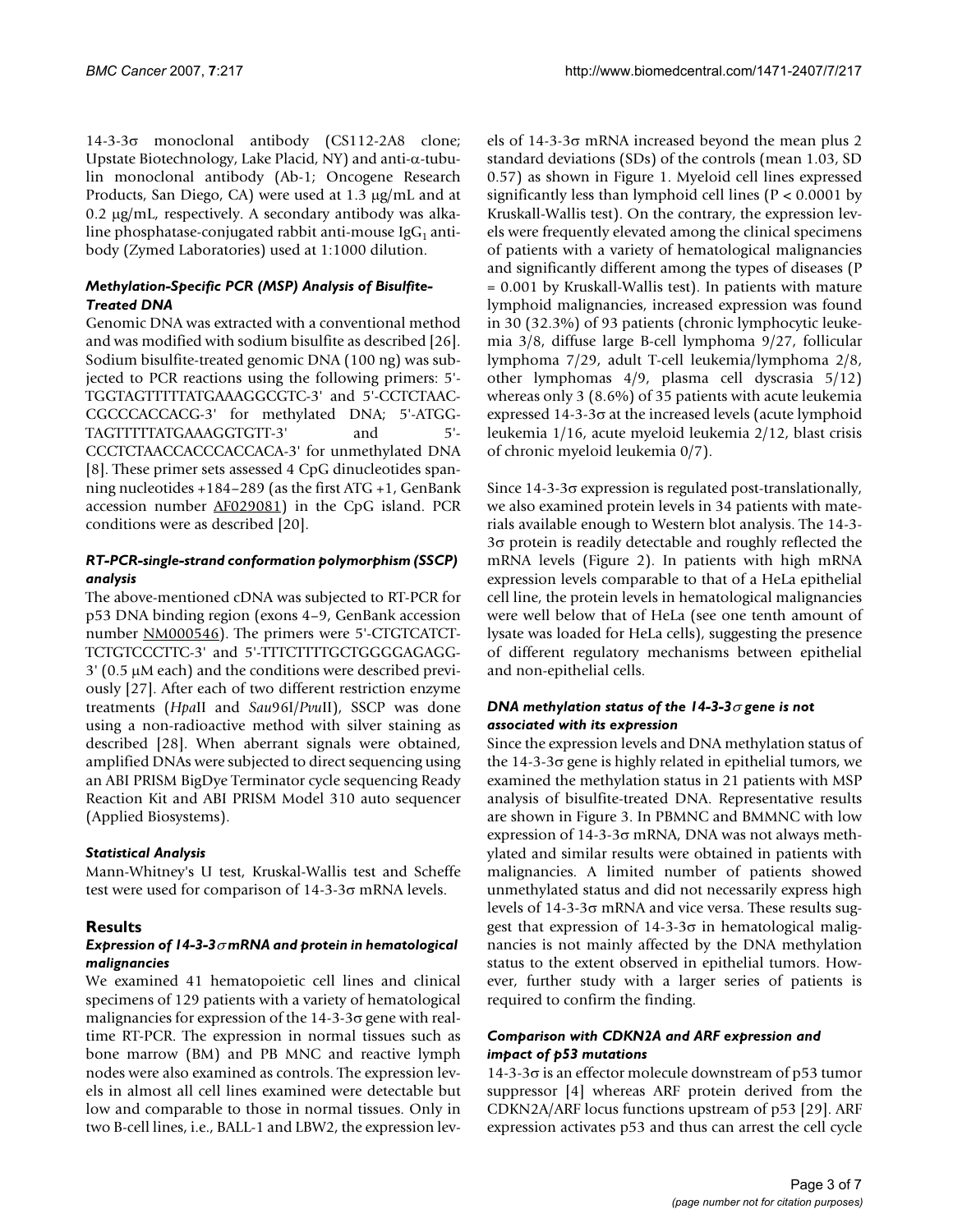

#### **Figure 1**

**Expression of 14-3-3**σ **mRNA in hematological malignancies and cell lines**. Expression levels of 14-3-3σ mRNA were determined by real-time RT-PCR and standardized by that of Jurkat cells (an open square). Dotted line denotes mean plus 2 SDs (2.17) of controls and a mean for each disease or cell line is shown as a horizontal bar. The vertical scales are different between the lower and higher levels. Open circles denote patients with p53 mutations identified by RT-PCR-SSCP analysis. Controls include 5 PBMNC, 3 BMMNC, 2 reactive lymph nodes; CML, 7 patients with blast crisis (BC) and 1 patient with chronic phase (CP) of chronic myeloid leukemia; AML, 12 patients with acute myeloid leukemia; ALL, 16 patients with acute lymphoid leukemia including 3 patients with Burkitt leukemia/lymphoma; ATL, 8 patients with adult T-cell leukemia/lymphoma (1 chronic, 1 acute, and 6 lymphoma variants); CLL, 5 patients with chronic lymphocytic leukemia/small lymphocytic lymphoma and 3 patients with prolymphocytic leukemia; DLBCL, 27 patients with diffuse large B-cell lymphoma; FL, 29 patients with follicular lymphoma; other NHL, 4 patients with T-cell lymphoma, 2 patients with mantle cell lymphoma and 3 patients with unclassified lymphoma; PCD, 12 patients with plasma cell dyscrasias including 1 patient with plasma cell leukemia, 4 patients with Waldenström's macroglobulinemia and 7 patients with multiple myeloma; cell lines include 14 myeloid, 15 T-cell, and 10 B-cell lines (all listed in reference [23]) and an epithelial cell line, HeLa (an open triangle). Asterisks denote statistical significance by Scheffe test after combining CML BC, AML and ALL as a group of acute leukemia and DLBCL, FL and other NHL as a group of NHL:  $*$  P < 0.05,  $*$  P < 0.01.

at the G1 and G2 phases through direct activation of p21<sup>CIP1</sup> and 14-3-3σ, respectively [3,30]. In our previous study, we had examined the same collection of clinical specimens for expression of CDKN2A and ARF mRNAs with β-actin as a control [23] and then we compared the expression levels of these mRNAs. As shown in Figure 4, high expression of ARF mRNA was not accompanied by its downstream event, i.e., induced expression of 14-3-3σ mRNA. Because of possible presence of p53 mutations disrupting the signaling pathway from ARF to 14-3-3σ, we examined these patients with RT-PCR-SSCP analysis to identify patients with p53 mutations. Twelve mutated patients were found out of 127 patients examined and distributed in a variety of malignancies as shown in Figure 1 (see open circles). The mutated patients expressed significantly higher levels of ARF mRNA and lower levels of 143-3σ than non-mutated ones ( $P < 0.05$  in either case by Mann-Whitney's U test, Figure 4). Thus, p53 mutation appears to disrupt the signaling pathway from ARF to 14- 3-3σ. In normal keratinocytes, 14-3-3σ expression is accompanied by CDKN2A expression but in hematological malignancies 14-3-3σ expression was rarely accompanied by CDKN2A expression. Interestingly, CDKN2A and ARF expression levels were not correlated either but rather reciprocal.

#### **Discussion**

The  $14-3-3\sigma$  gene is highly expressed in epithelial cells and implicated in the development of many cancers of epithelial origin. In the present study,  $14-3-3\sigma$  expression was found at low levels in normal PB and BM MNC and lymph nodes, consistent with the previous observation by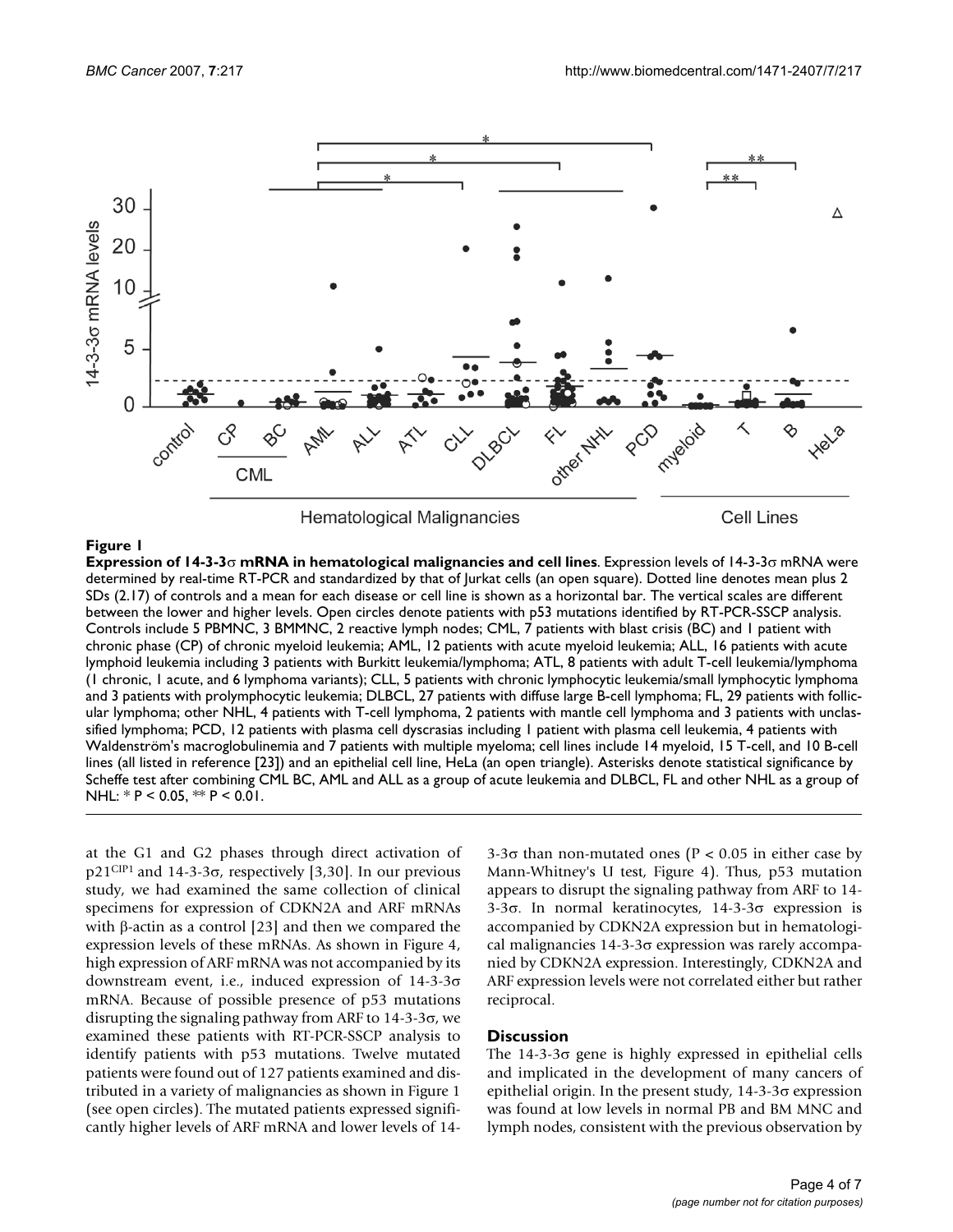

# 29.4 1.0 1.6 0.5 30.3 0.4 0.8 18.1 0.2  $-$  14-3-3 $\sigma$  mRNA levels

#### **Figure 2**

**14-3-3**σ **protein expression in hematological malignancies**. Western blot analysis of whole lysates (20 µg/lane) of clinical specimens of hematological malignancies was done with anti-14-3-3 $\sigma$  monoclonal antibody. A representative result is shown with HeLa cells (2 µg/lane) as a control. Anti-α-tubulin antibody was used to show the protein loading. 14-3-3σ mRNA expression levels determined by real-time RT-PCR and standardized to that of Jurkat cells are shown below.

Bahtia et al [20]. We also found that the expression of 14- 3-3σ mRNA and protein increased in a substantial number of patients with hematological malignancies. The clinical specimens examined in this study were hardly contaminated with 14-3-3σ-overexpressing epithelial cells. There remains a possibility of normal cells admixed in tumor specimens may upregulate 14-3-3σ expression although expression by small number of normal cells should hardly explain the cases of high expression comparable to HeLa cells. The increased expression was not confined to any specific disease but found in a category of mature lymphoid malignancies. These findings suggest that the aberrant expression is implicated in the development of non-epithelial tumors as well as epithelial cancers. However, there remains to investigate whether the increased expression may reflect normal development of lymphoid cells.

The 14-3-3σ mRNA levels in almost all cell lines were suppressed whereas those in clinical specimens were highly variable. Our previous study revealed that *r*-selection favored cells with low expression of 14-3-3σ and thus, the establishment of cell lines may also select clones which express  $14-3-3σ$  at low levels rather than at high levels. The bias of cell line establishment has also been debated regarding other aberrations such as CDKN2A/ARF locus deletion [31]. During the development of acute leukemia, *r*-selection may well be active since leukemia cells can grow rapidly in general but not localized bone marrow. It is consistent with the finding that upregulation of  $14-3-3\sigma$ was rare in acute leukemia. On the other hand, high-celldensity selection (*K*-selection) was associated with 14-33σ overexpression and emergence of multidrug resistance [18,32]. Furthermore, 14-3-3 $\sigma$  expression contributes to drug resistance and loss of 14-3-3σ expression sensitizes cancer cells to anticancer agents [3,33]. The concepts of *r*and *K*-selection did not constitute a true dichotomy but merely represent endpoints of a spectrum. Selection modalities are relative and determined by the interaction between tumor cells and their microenvironment. Therefore, *K*-selection may work during the development of tumors *in vivo* especially tumor-forming malignancies and 14-3-3σ overexpression in a subset of patients with mature lymphoid tumors may reflect the selection processes that were more *K* than those in other patients. However, its prognostic significance remains to be investigated.

In many epithelial tumors, DNA methylation status is highly associated with the expression levels of 14-3-3σ. However, the present observation suggested that unknown mechanisms other than DNA methylation are involved in the aberrant expression in hematological malignancies. In addition, the protein level in HeLa cells was much higher than those in hematological malignancies even in patients whose mRNA levels were comparable to that of HeLa cells. The comparison between three cellcycle inhibitors, 14-3-3σ, ARF, and CDKN2A, suggested that their associated expressions found in normal epithelial cells were lacking. The disrupted link between ARF and 14-3-3σ may well be explained at least in part by the presence of p53 mutations. However, these comparisons were made between data obtained by different methods with a small number of p53-mutated cases. Therefore,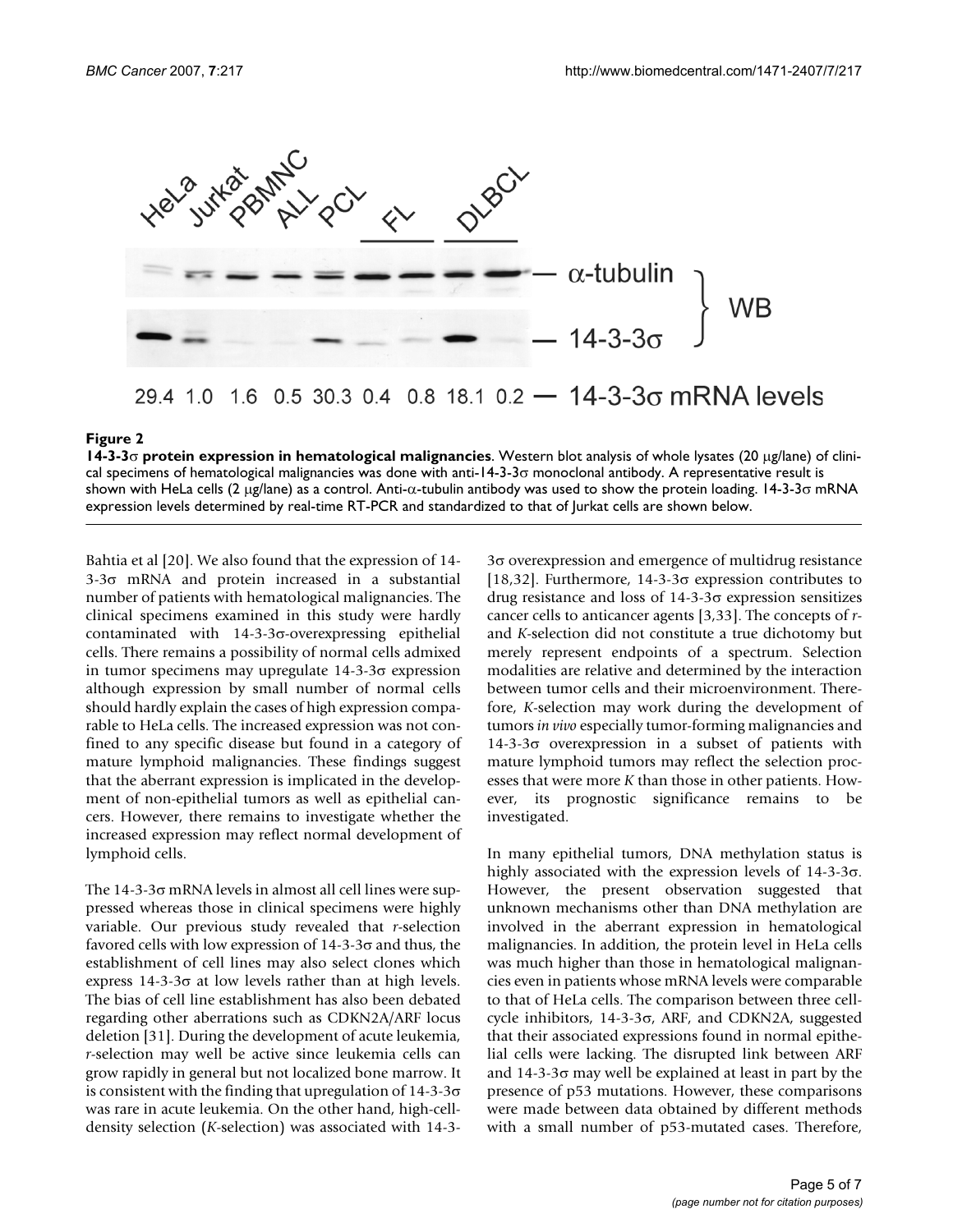

**Figure 3** 

**MSP analysis of DNA methylation status of the 14-3- 3**σ **gene**. Bisulfite-treated genomic DNA was subjected to MSP and amplified products were separated on 1.5% agarose gel. Representative results are shown. The  $14-3-3\sigma$  mRNA expression levels determined by real-time RT-PCR are shown below. M and U denotes methylated and unmethylated alleles, respectively. PCL denotes plasma cell leukemia; MM, multiple myeloma; CML-CP, chronic phase of chronic myeloid leukemia; PLL, prolymphocytic leukemia.

confirmation with a larger series of patients is required. Intriguingly, expression levels of any two of them were all reciprocal. Simultaneous overexpression of any two of them seem to be incompatible with tumor development and overexpression of any one of them may indicate that some parts in the braking systems of these cell-cycle inhibitors are broken [34]. However, the regulatory mechanisms and function of  $14-3-3\sigma$  in non-epithelial cells remain unknown. Even in epithelial tumors, the function of 14-3-3σ overexpressed in pancreatic cancers is enigmatic [35]. The regulation and function of the  $14-3-3\sigma$ gene in non-epithelial lymphoid malignancies require further analysis.

#### **Conclusion**

We found that  $14-3-3\sigma$ , an epithelial cell marker, was overexpressed significantly in a subset of mature lymphoid malignancies *in vivo*. The expression levels of 14-3- 3σ mRNA were not associated with the DNA methylation status of the CpG island. These findings warrant further analysis of regulation and function of the 14-3-3σ gene even in non-epithelial tumors such as hematological malignancies.

#### **Competing interests**

The author(s) declare that they have no competing interests.

#### **Authors' contributions**

TM designed the study, carried out the experiments, analyzed and interpreted data, and wrote the manuscript. YN carried out RT-PCR-SSCP analysis and HS carried out realtime RT-PCR analysis. All authors read and approved the final manuscript.



#### Comparison of mRNA expression levels **Figure 4** between three cell-cycle inhibitors, 14-3-3σ, ARF and CDKN2A

**Comparison of mRNA expression levels between three cell-cycle inhibitors, 14-3-3**σ**, ARF and CDKN2A**. ARF and CDKN2A mRNA levels were determined by semi-quantitative RT-PCR previously [23]. For each pair of cell-cycle inhibitors, expression levels are plotted in scattered plots. Open circles denote patients with p53 mutations identified by RT-PCR-SSCP analysis. Correlation coefficients for p53 wild-type and mutated patients are: 14-3-3σ vs. ARF, -0.074 and -0.129; 14-3-3σ vs. CDKN2A, -0.033 and -0.391; ARF vs. CDKN2A, -0.044 and -0.177, respectively.